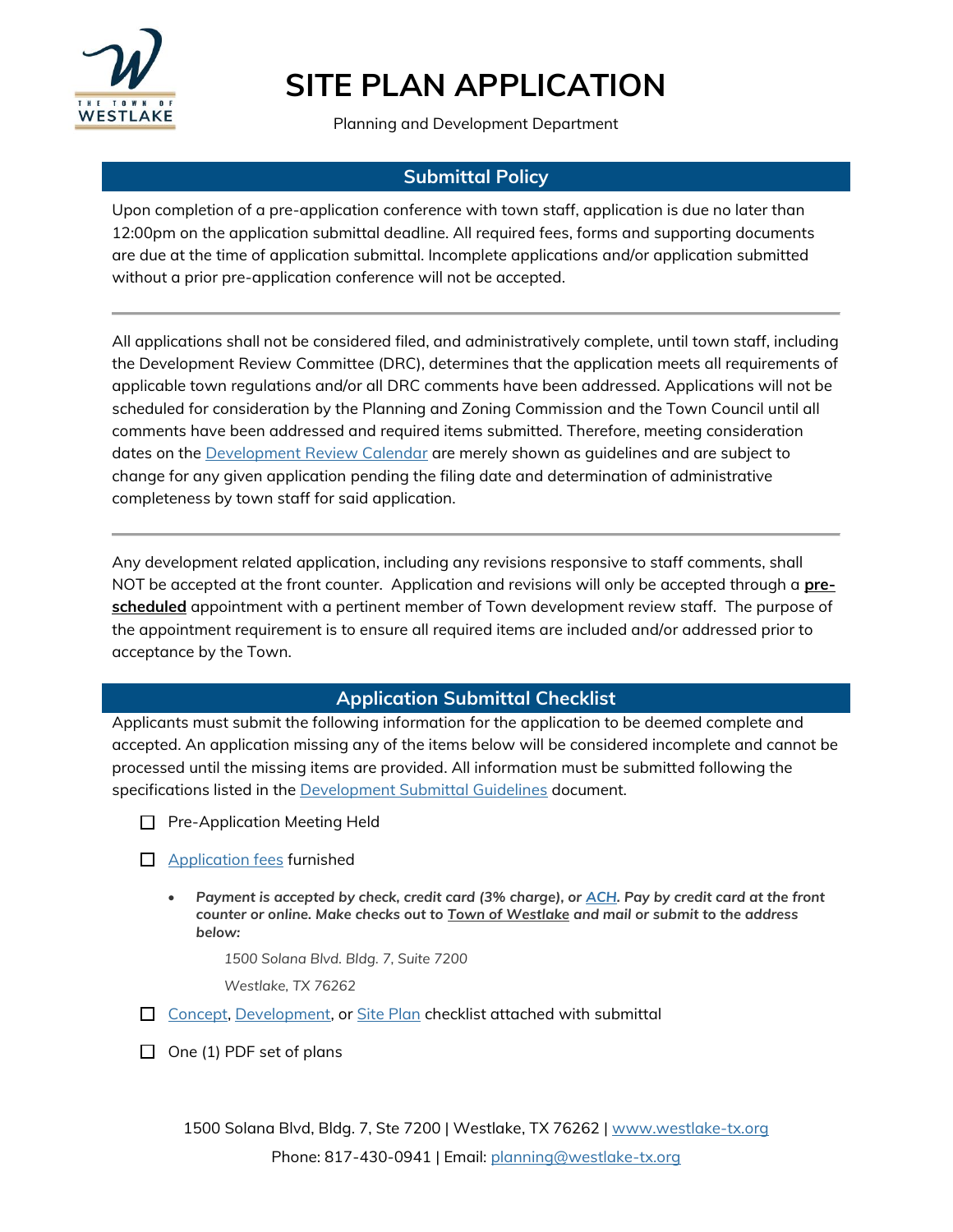

Planning and Development Department

| Town Staff Only **<br>**                                                                 |                                  |                                                                               |                        |  |
|------------------------------------------------------------------------------------------|----------------------------------|-------------------------------------------------------------------------------|------------------------|--|
| <u>Item</u>                                                                              |                                  | Date                                                                          | <b>Staff Signature</b> |  |
| Pre-Application Meeting:<br>□                                                            |                                  |                                                                               |                        |  |
| <b>Application Submittal:</b><br>⊔                                                       |                                  |                                                                               |                        |  |
| <b>Application Fees Furnished:</b><br>∟                                                  |                                  |                                                                               |                        |  |
| Ш                                                                                        | Application Accepted for Review: |                                                                               |                        |  |
| Case Number:                                                                             |                                  | <b>Total Fees:</b>                                                            |                        |  |
| <b>Description of Property</b>                                                           |                                  |                                                                               |                        |  |
| Project Name:<br>(e.g., Starbucks Site Plan,<br>Charles Schwab Development<br>Plan, etc) |                                  |                                                                               |                        |  |
| Type of Plan:<br>(Check one or multiple)                                                 | <b>Concept Plan</b>              | Development Plan                                                              | Site Plan              |  |
| Project Address:<br>(e.g., 1234 Westlake Pkwy)                                           |                                  |                                                                               |                        |  |
| <b>Tax Parcel IDs:</b>                                                                   |                                  |                                                                               |                        |  |
| <b>General Location:</b><br>(e.g., Northeast Corner of<br>Westlake Pkwy and SH 114)      |                                  |                                                                               |                        |  |
| Subdivision Name:<br>(e.g., Entrada, Solana,<br>Westlake Corners, etc)                   |                                  | $Lot(s)$ :                                                                    | Block(s):              |  |
| Survey Name(s):                                                                          |                                  | Abstract(s):                                                                  | Tract(s):              |  |
|                                                                                          |                                  | <b>Development Statistics</b>                                                 |                        |  |
| Current Zoning:<br>(Zoning Map)                                                          |                                  | Proposed Zoning<br>(e.g. PD, O, R-1, R-2, etc)                                |                        |  |
| <b>Current Land Use:</b><br>(Land Use Map)                                               |                                  | Proposed Land Use:<br>(e.g. Single Family, Office, Mixed-Use,<br>Retail, etc) |                        |  |
| <b>Current Lots:</b>                                                                     |                                  | Proposed Lots:                                                                |                        |  |
| Commercial (sf):                                                                         |                                  | <b>Total Acres:</b>                                                           |                        |  |

1500 Solana Blvd, Bldg. 7, Ste 7200 | Westlake, TX 76262 | [www.westlake-tx.org](http://www.westlake-tx.org/) Phone: 817-430-0941 | Email: [planning@westlake-tx.org](mailto:planning@westlake-tx.org)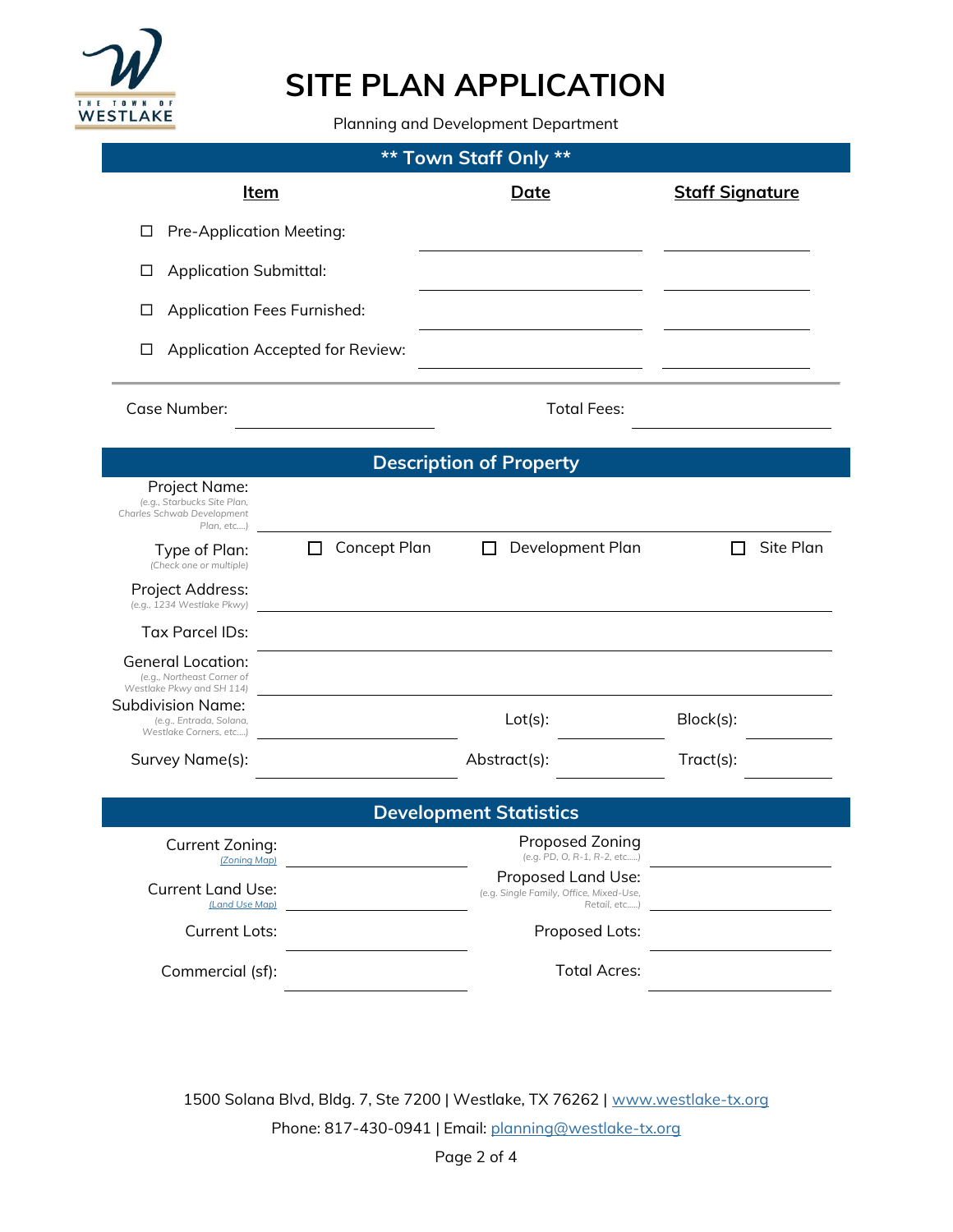

Planning and Development Department

| <b>Applicant/Developer Information</b> |                                                                                                                                                                                                                                      |  |
|----------------------------------------|--------------------------------------------------------------------------------------------------------------------------------------------------------------------------------------------------------------------------------------|--|
| Company:                               | (e.g. Starbucks)                                                                                                                                                                                                                     |  |
| Contact:                               | (e.g. John Smith)                                                                                                                                                                                                                    |  |
| Address:                               | (e.g. 123 Happy Lane) <b>Example 2020</b> Section 2020 12:00:00 Section 2020 12:00:00 Section 2020 12:00:00 Section 2020 12:00:00 Section 2020 12:00:00 Section 2020 12:00:00 Section 20:00:00 Section 20:00:00 Section 20:00:00 Se  |  |
| City, State, ZIP:                      | (e.g. Westlake, TX 76262)                                                                                                                                                                                                            |  |
| Email:                                 | Phone:                                                                                                                                                                                                                               |  |
|                                        | <b>Owner Information</b>                                                                                                                                                                                                             |  |
| Company:                               | (e.g. Starbucks) <b>with the contract of the contract of the contract of the contract of the contract of the contract of the contract of the contract of the contract of the contract of the contract of the contract of the con</b> |  |
| Contact:                               | (e.g. John Smith) and the control of the control of the control of the control of the control of the control of the control of the control of the control of the control of the control of the control of the control of the c       |  |
| Address:                               | (e.g. 123 Happy Lane) and the state of the state of the state of the state of the state of the state of the state of the state of the state of the state of the state of the state of the state of the state of the state of t       |  |
| City, State, ZIP:                      | (e.g. Westlake, TX 76262)                                                                                                                                                                                                            |  |
|                                        |                                                                                                                                                                                                                                      |  |